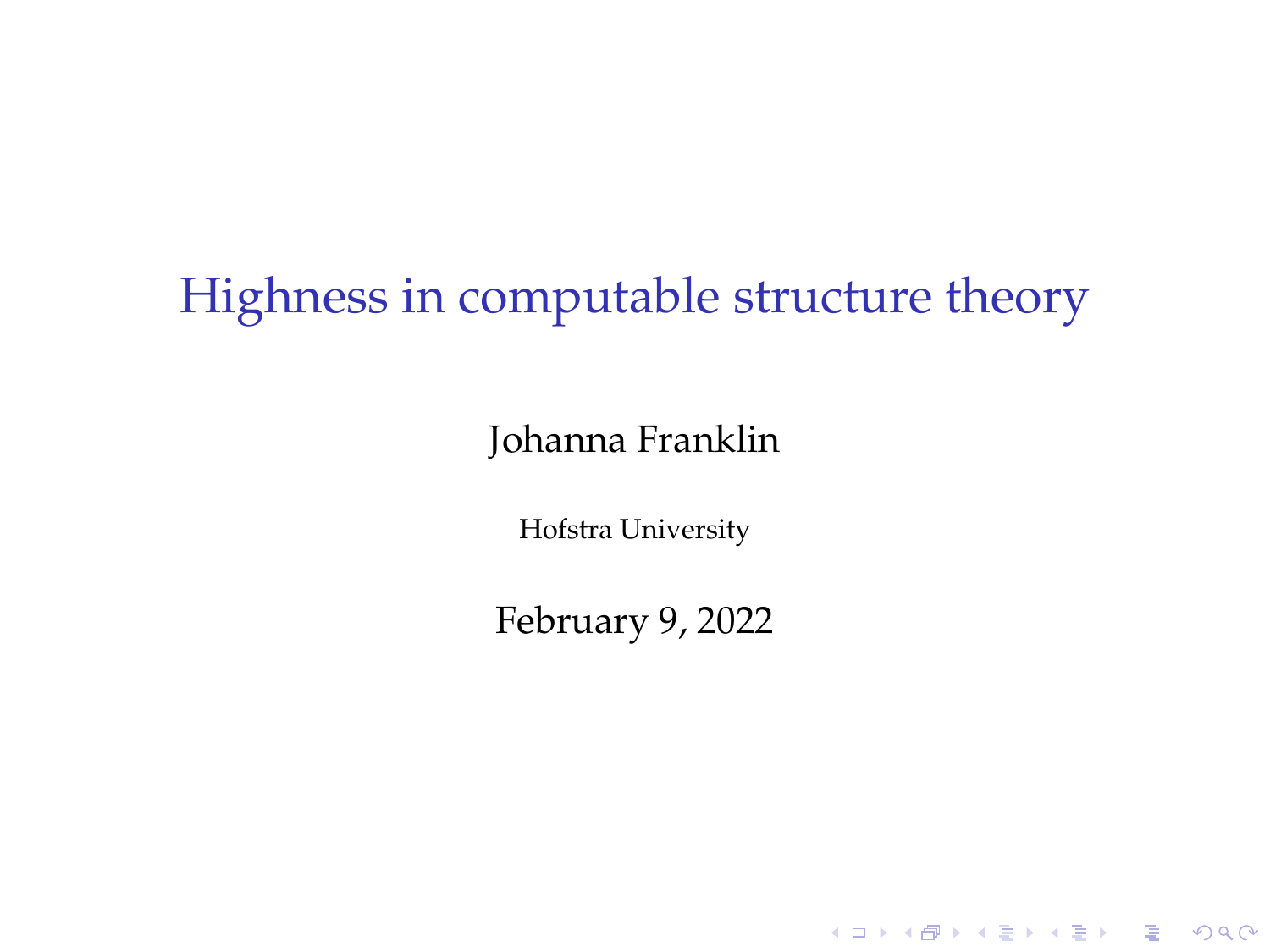## **Outline**

 $\blacktriangleright$  General concepts

 $\blacktriangleright$  Randomness

 $\blacktriangleright$  Highness for pairs

- $\blacktriangleright$  Computable structure theory
	- $\blacktriangleright$  Lowness for isomorphism
	- $\blacktriangleright$  Highness for isomorphism

K ロ ▶ K @ ▶ K 할 > K 할 > 1 할 > 1 이익어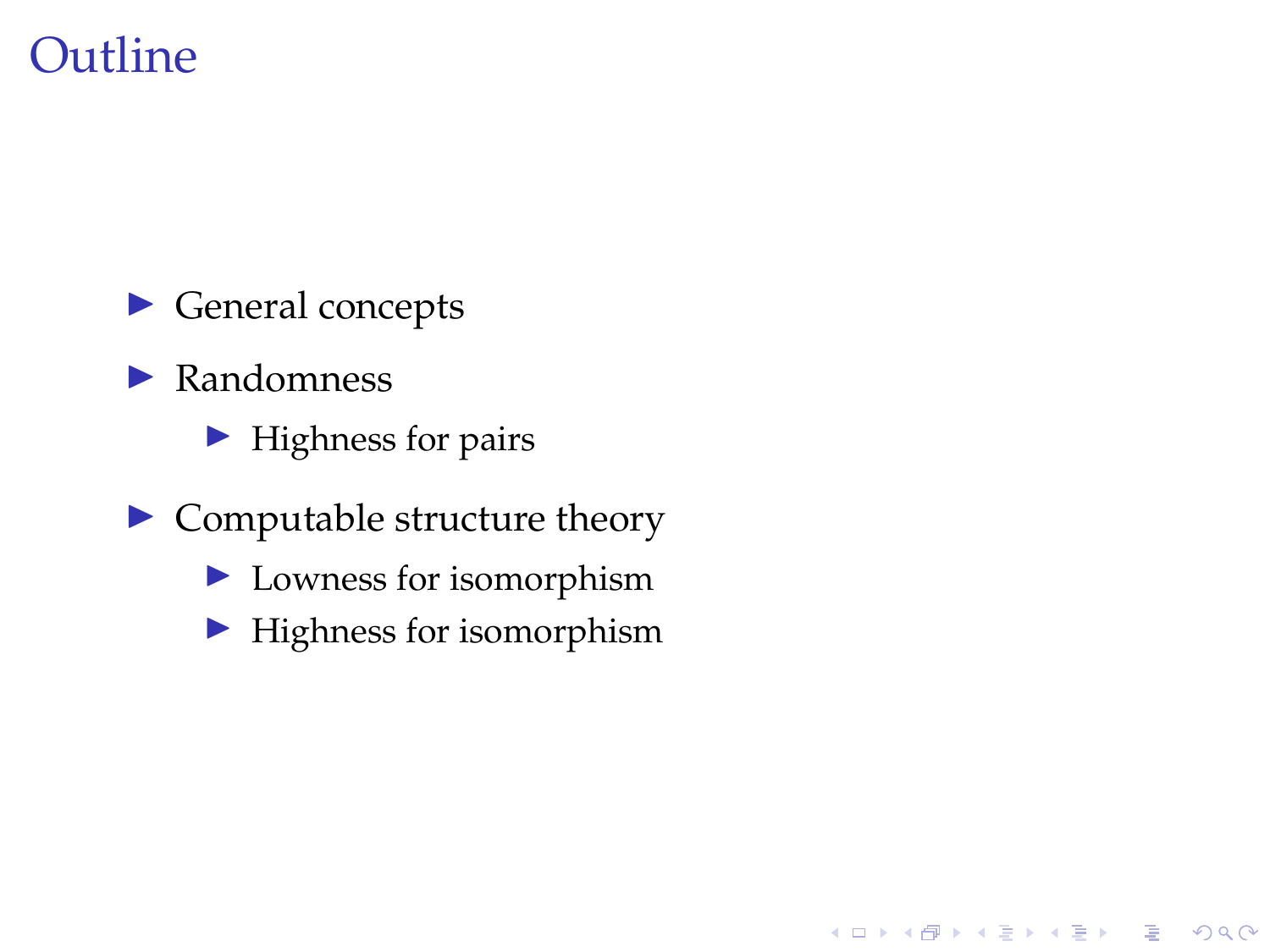Lowness and highness in degree theory

#### Definition

A set *X* is low if  $X' \equiv_T \varnothing'$  and high if  $X' \geq_T (\varnothing')'.$ 

- ▶ *X* is superlow if *X'*  $\equiv$ <sub>*tt</sub>* ∅' and superhigh if *X'*  $\equiv$ <sub>*tt*</sub> ∅''.</sub>
- ▶ *X* is generalized low if  $X' \equiv_T X \oplus \emptyset'$  and generalized high if  $X' \equiv_T (X \oplus \emptyset')'.$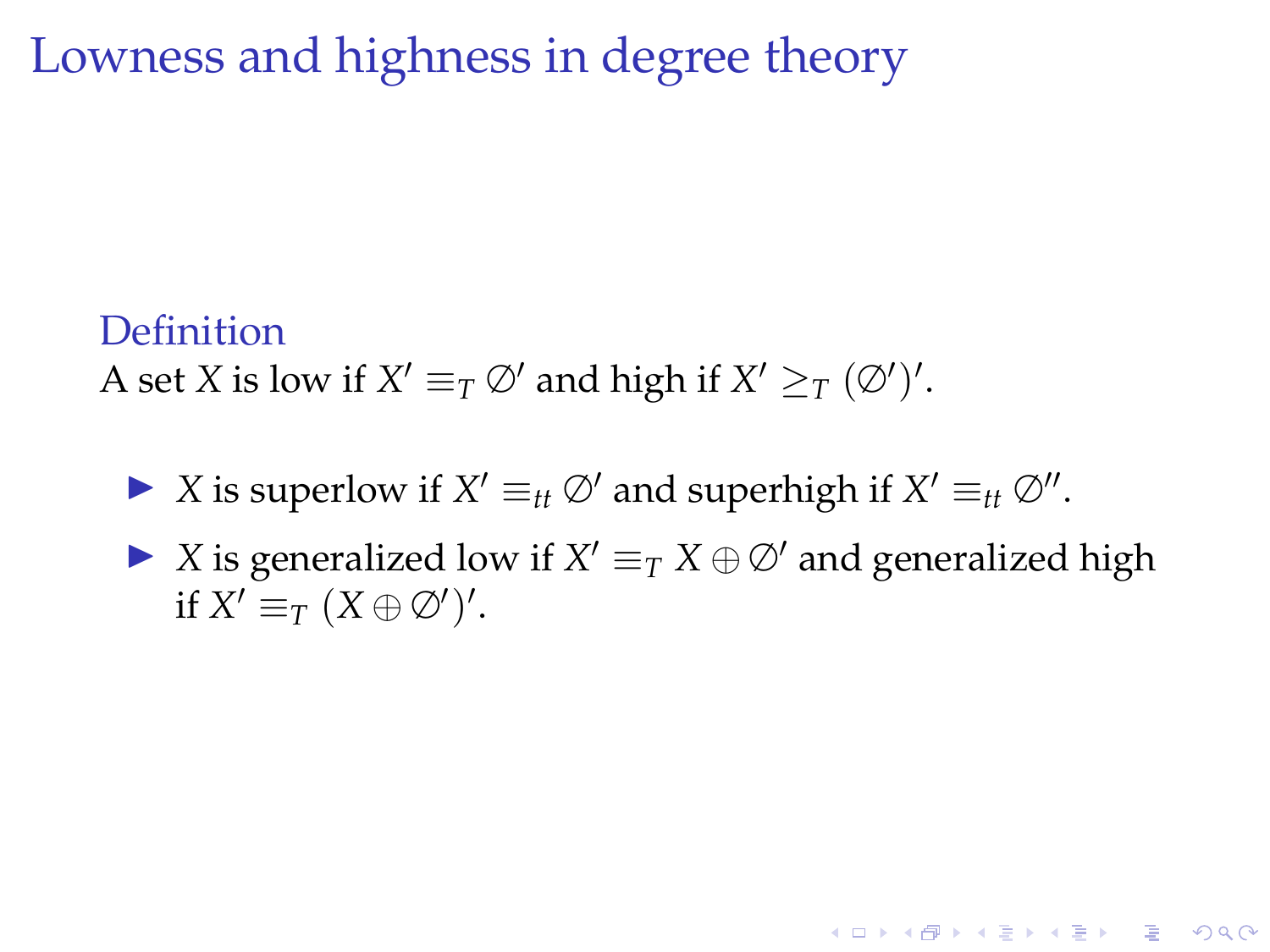# A general framework

Let  $\mathcal C$  be a relativizable class, and let  $\mathcal C^X$  be the class obtained by using *X* as an oracle for this class.

A set X is *low* for C if 
$$
C^X = C
$$
.

▶ A set *X* is *high* for *C* if *C* has a maximal element *M* such that  $C^X = C^M$ .

Degree theory:  $C$  is the  $\Delta_2^0$  sets, and  $M = \emptyset'$ .

#### **Question**

Let  $N$  be the class of sets that are high in some context. Is  $N$  robust, *either in the sense of having a characterization unrelated to highness or in the sense of being a highness class for multiple notions?*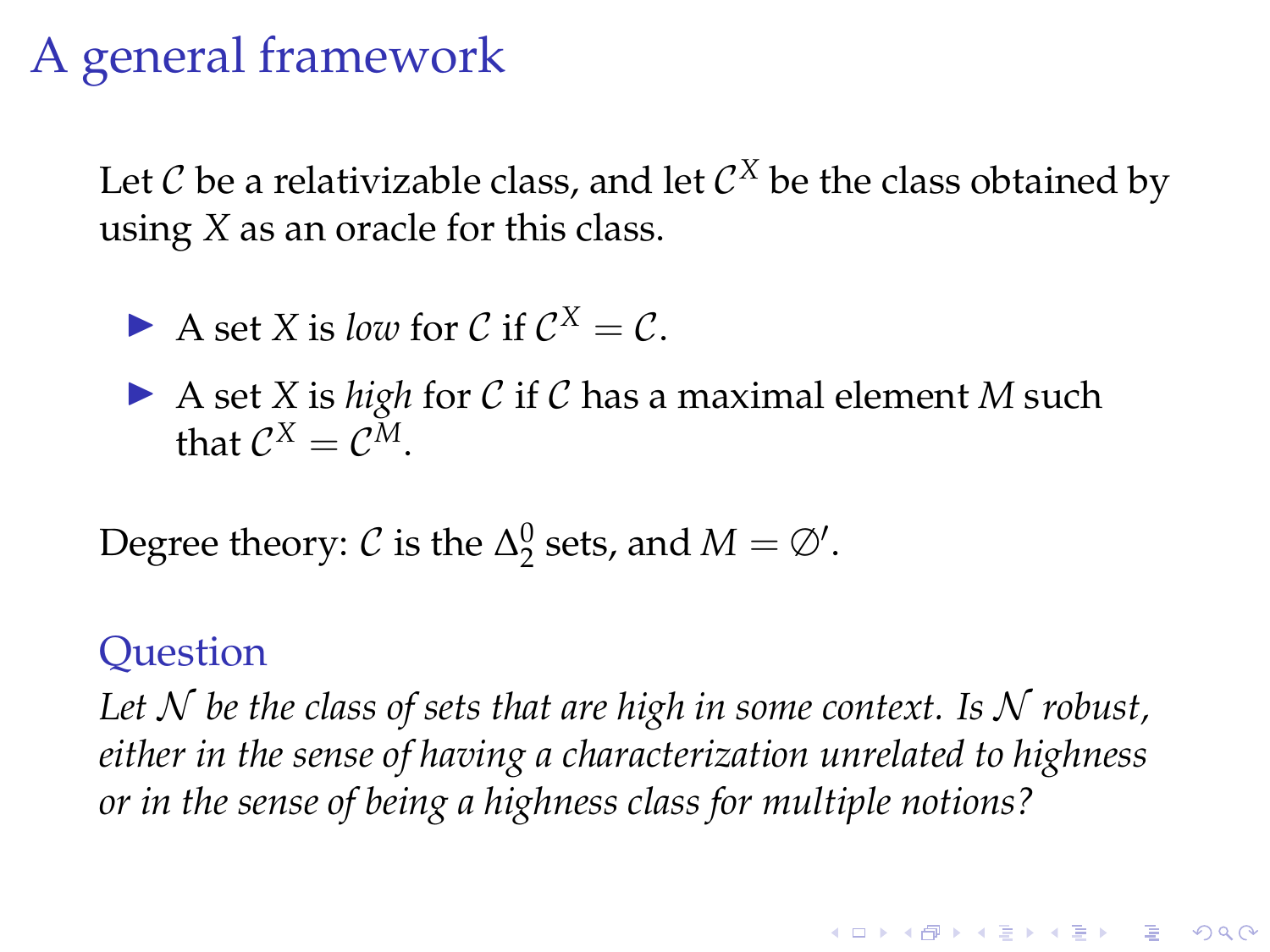# Highness for randomness

Difficulty: There's no maximality concept here.

Definition If  $\mathcal{R}_1 \subset \mathcal{R}_2$ , then

$$
X \in High(\mathcal{R}_2, \mathcal{R}_1) \Leftrightarrow \mathcal{R}_2^X \subseteq \mathcal{R}_1.
$$

**KORKARYKERKE POLO** 

## Theorem (F., Stephan, & Yu)

*The following are equivalent:*

- 1.  $X \geq_T \varnothing'$ .
- 2.  $X \in High(Schnorr, ML)$  *(that is, Schnorr*<sup>X</sup>  $\subseteq ML$ *).*
- 3.  $X \in High(Schnorr, Comp)$ .
- 4.  $X \in High(Schnorr, W2R)$ .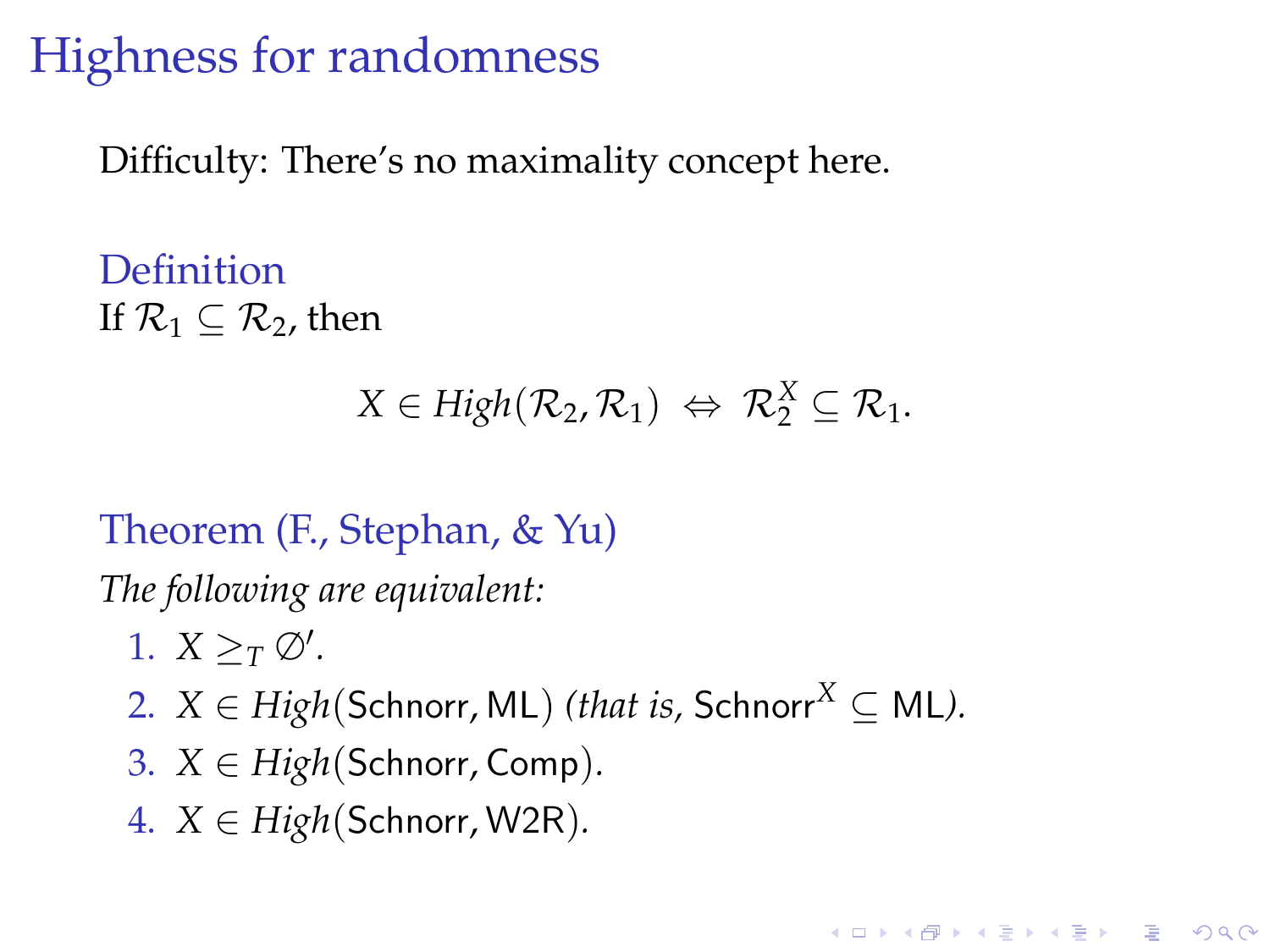## Lowness in computable structure theory

### **Definition**

A set is *low for isomorphism* if, whenever it can compute an isomorphism between two computably presented structures, there is a computable isomorphism between them.

**KID KINK VEX KEX NE YORCH**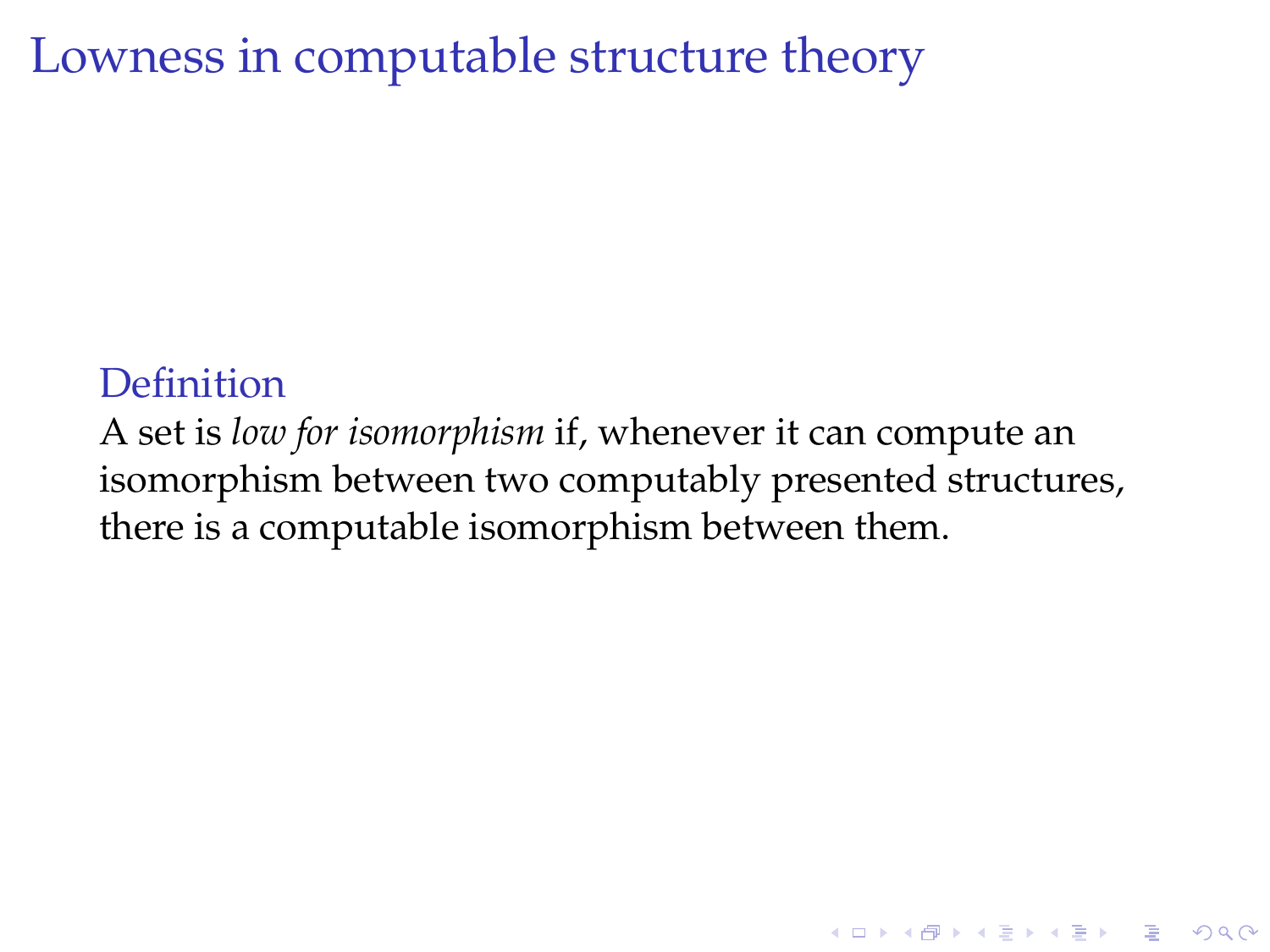# Examples and counterexamples

Degrees that are low for isomorphism:

- $\triangleright$  Cohen 2-generic degrees
- $\blacktriangleright$  Mathias 3-generic degrees

Degrees that are not low for isomorphism:

- Noncomputable  $\Delta_2^0$  degrees
- ▶ Martin-Löf random degrees

Degrees that could go either way:

- $\blacktriangleright$  Minimal degrees
- $\blacktriangleright$  Hyperimmune-free degrees (in fact, computably traceable degrees)

**KORKARYKERKE POLO** 

 $\triangleright$  Cohen 1-generic degrees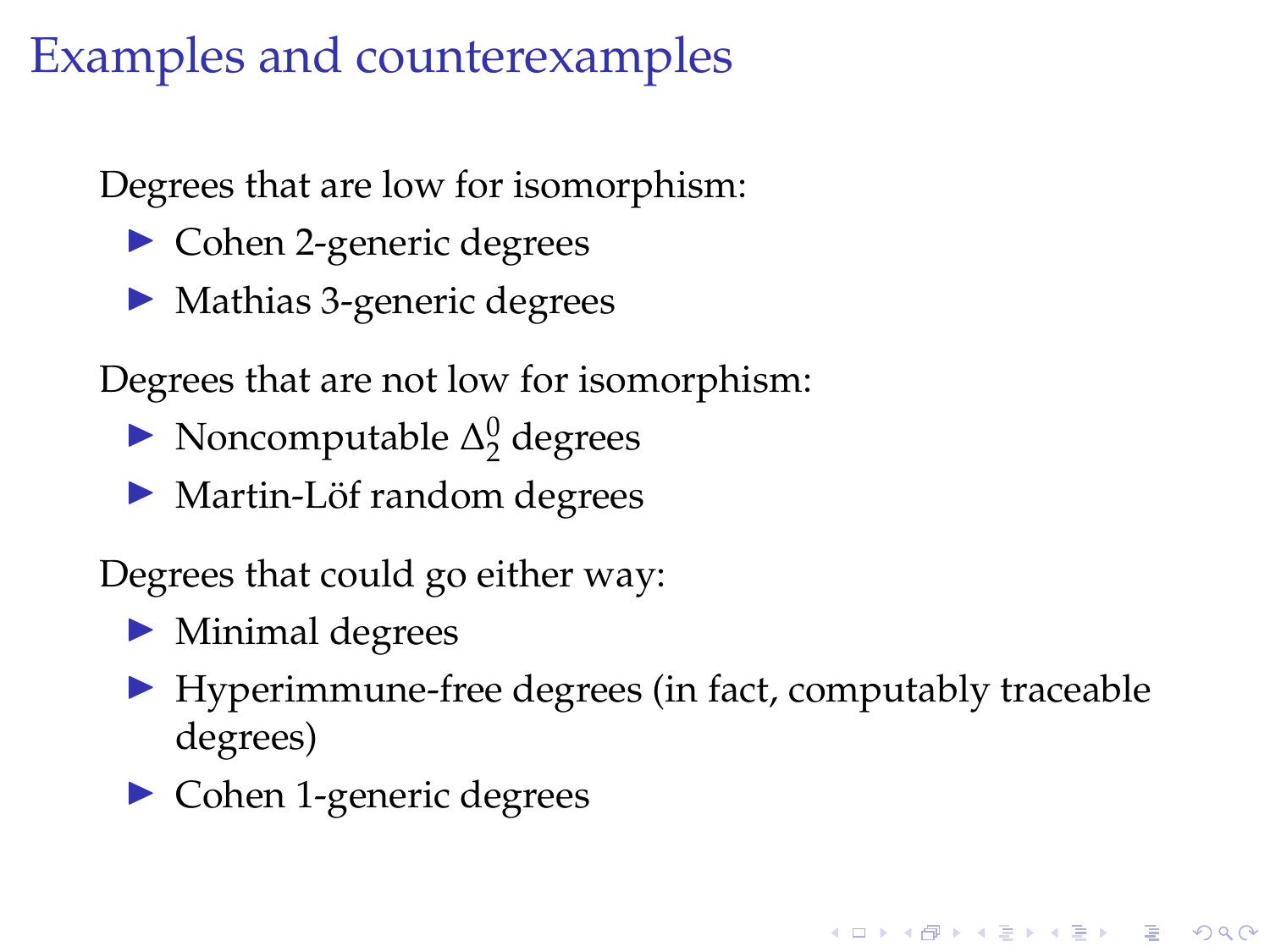# Restricted classes of structures

### Definition

A set is *low for* C*-isomorphism* if, whenever it can compute an isomorphism between two computably presented structures in  $C$ , there is a computable isomorphism between them.

## Theorem (Suggs)

*Let* C *be the class of equivalence structures with one equivalence class of each finite size. Then* **d** *is low for* C*-isomorphism if and only if* **d** *doesn't compute any noncomputable* ∆ 0 2 *degree.*

**KID KINK VEX KEX NE YORCH**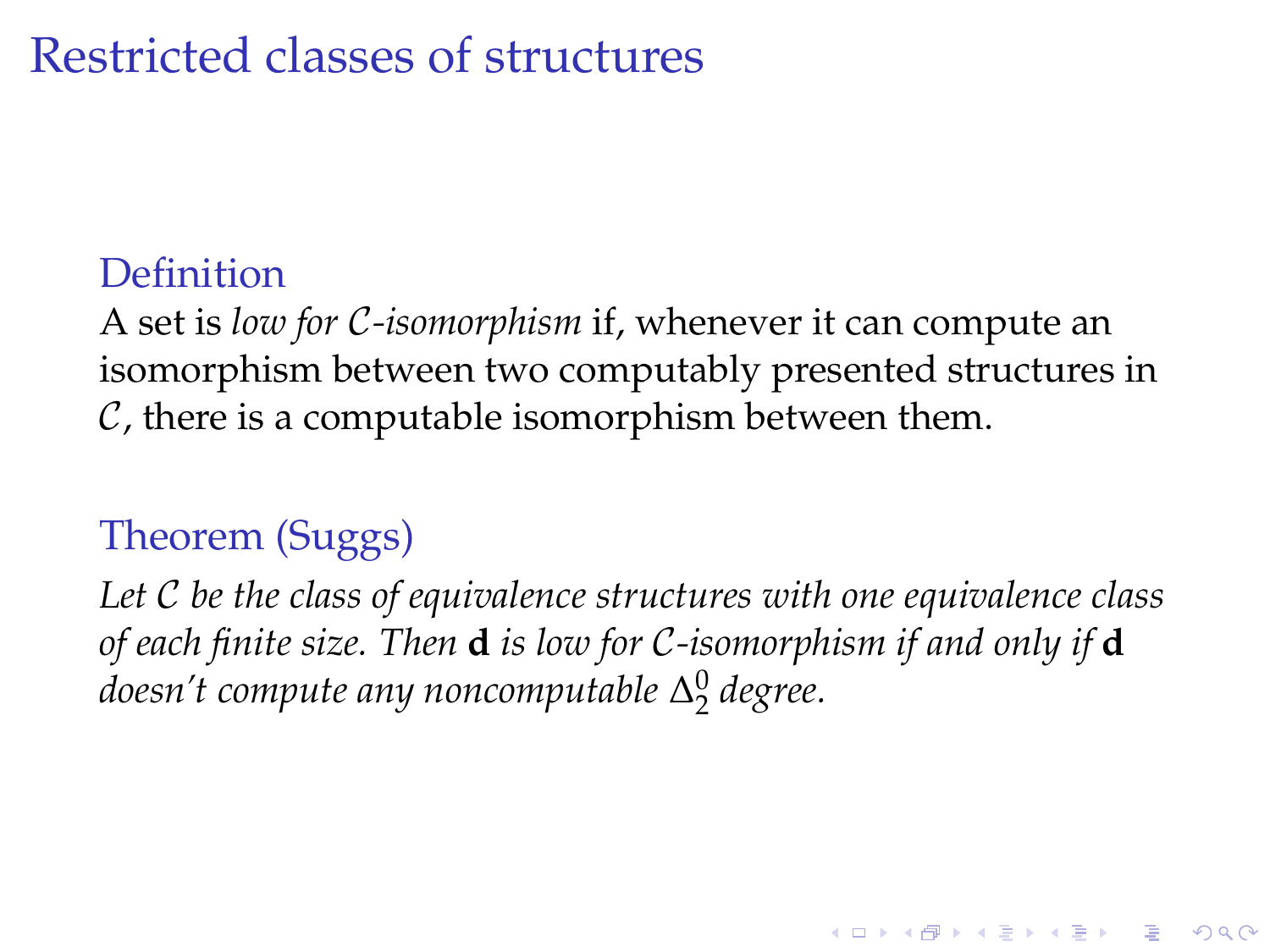# Lowness for paths

**Definition** A real *A* is *low for paths for Baire space* (or *low for paths for Cantor*  $space$ ) if every  $\Pi^0_1$  class  $\mathcal{P} \subseteq \omega^\omega$  (or  $\mathcal{P} \subseteq 2^\omega$ ) with an *A*-computable element has a computable element.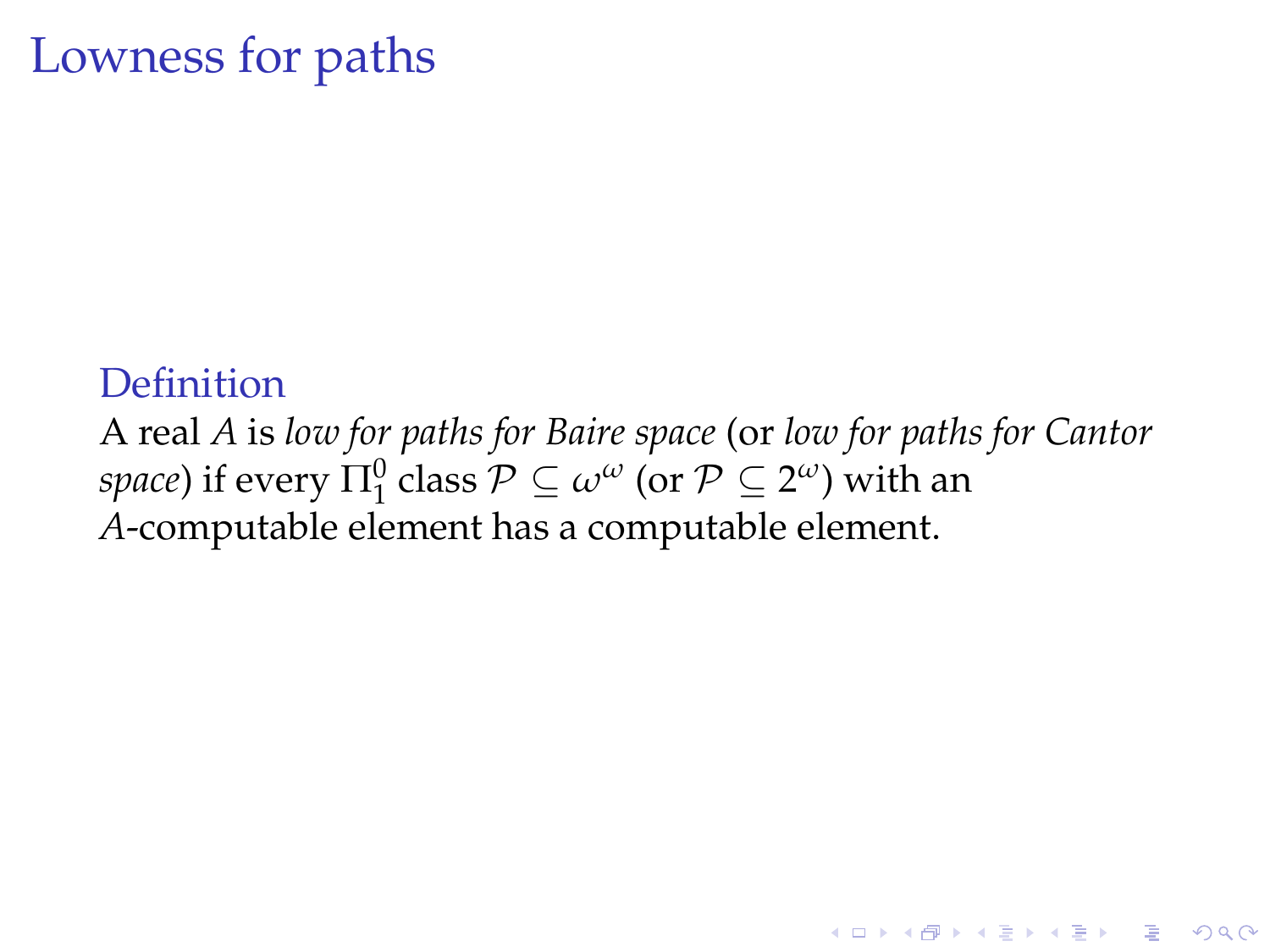# Metric structures

## Definition

A *metric structure* is a quintuple  $\mathcal{M} = (U, d, \mathcal{O}, \mathcal{F}, \mathcal{C})$  such that (*U*, *d*) is a complete metric space and

- 1. For each  $T \in \mathcal{O}$ , there is a positive integer *n* so that *T* is a uniformly continuous *n*-ary operation on *U*.
- 2. For each  $f \in \mathcal{F}$ , there is a positive integer *n* so that *f* is a uniformly continuous *n*-ary functional on *U*; i.e.,
	- *f* :  $U^n \rightarrow \mathbb{F}$  and is uniformly continuous.
- 3.  $C \subset U$ .

A presentation of a metric structure M is a pair  $(\mathcal{M},(p_n))$  such that the *pns* (the *distinguished points*) generate M.

**A O A G A 4 O A C A G A 4 O A 4 O A C A**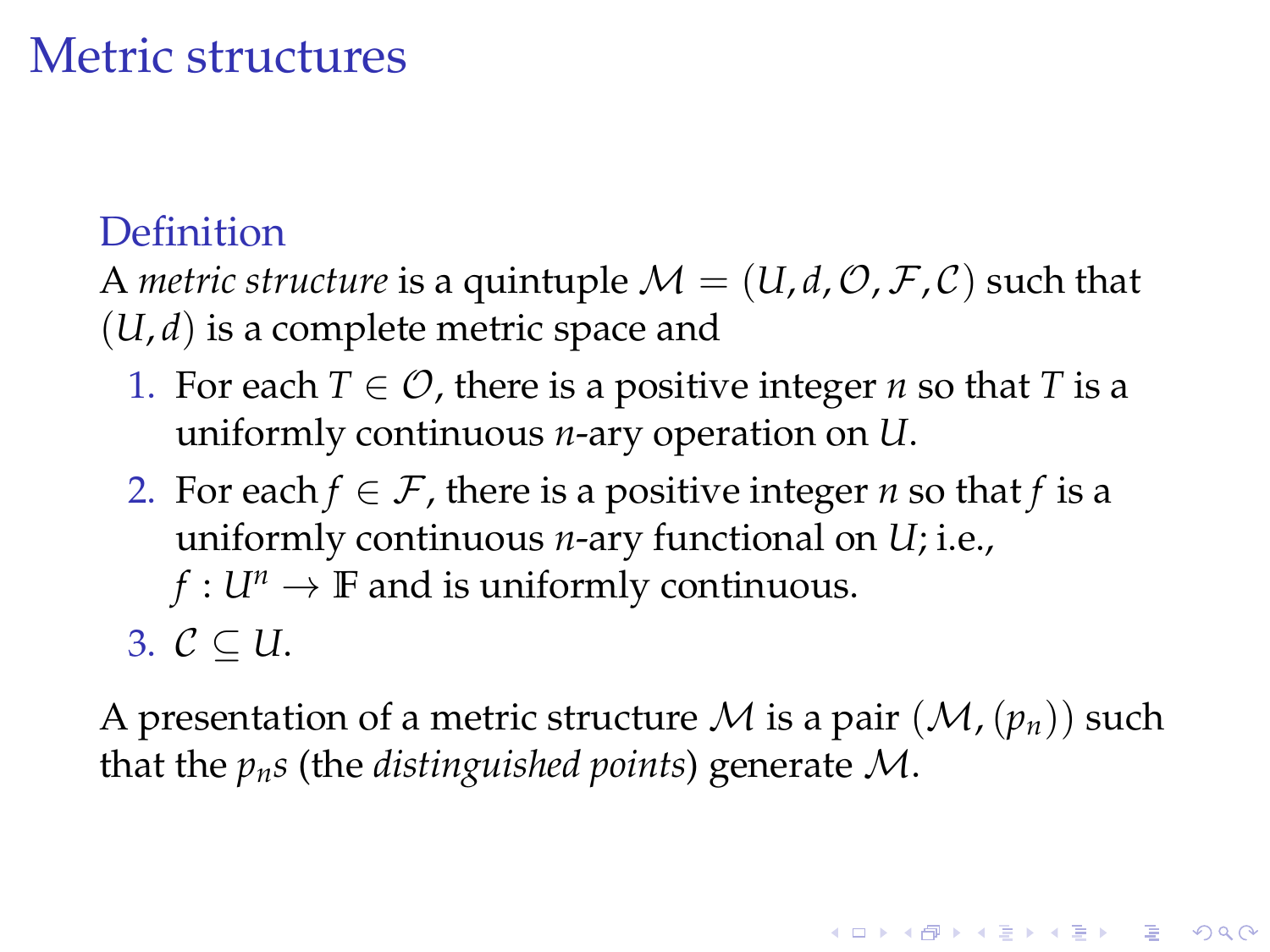## Metric structures

## Definition

An *isometric isomorphism* preserves both the algebraic structure and distances in a metric structure.

A Turing degree is *low for isometric isomorphism* if for every computably presented metric structure  $M$  and any two of its computable presentations  $\mathcal{M}^*$  and  $\mathcal{M}^\#$ , whenever it can compute an isometric isomorphism between these presentations, there is a computable isometric isomorphism between them.

**A O A G A 4 O A C A G A 4 O A 4 O A C A**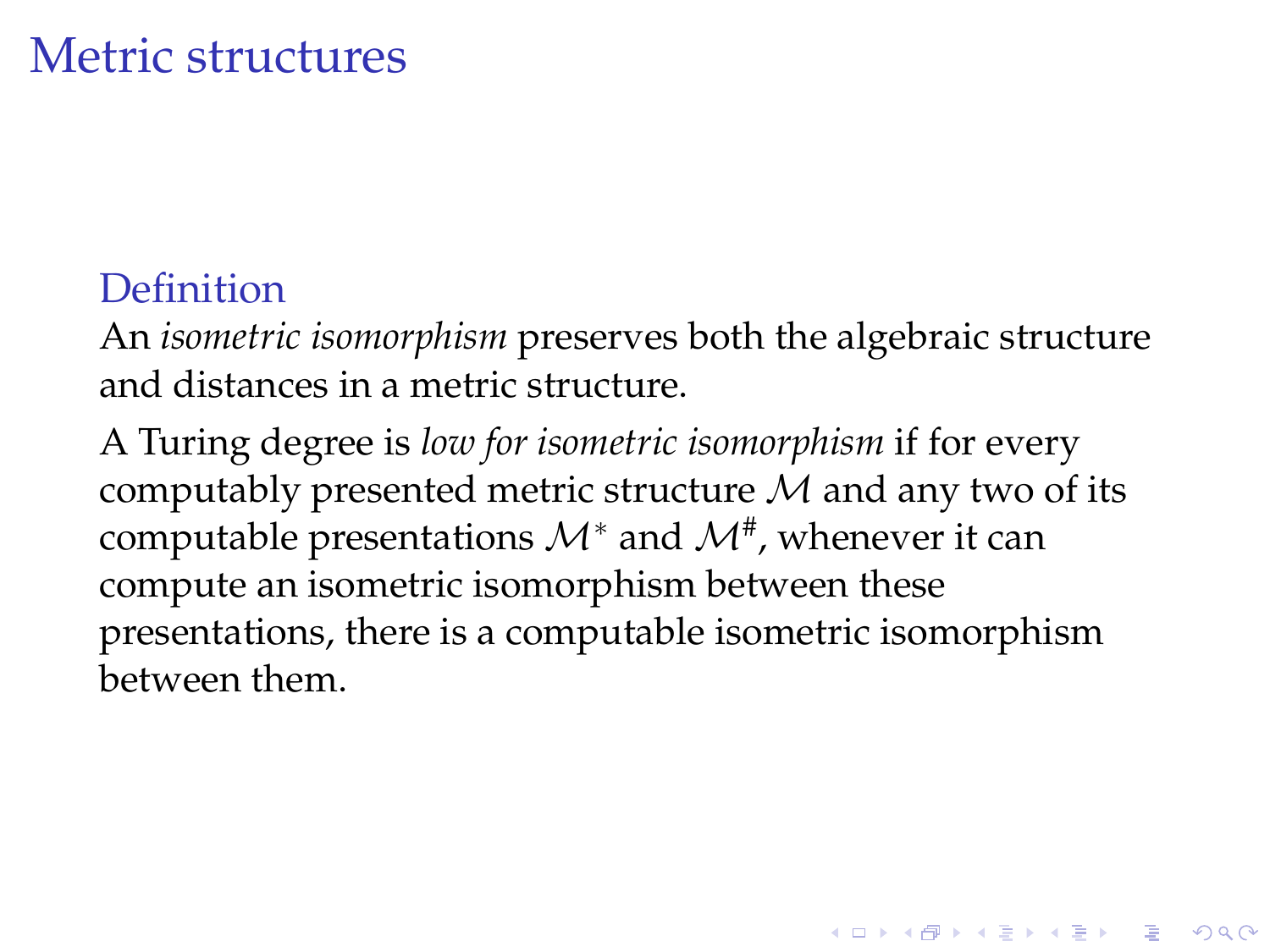# A summary

Theorem (F. & Turetsky, F. & McNicholl) *The following classes of degrees are identical:*

- ▶ *the degrees that are low for isomorphism*,
- ▶ the degrees that are low for paths in Cantor space,
- I *the degrees that are low for paths in Baire space,*
- I *the degrees that are low for isometric isomorphism.*

**KORK STRAIN A STRAIN A STRAIN**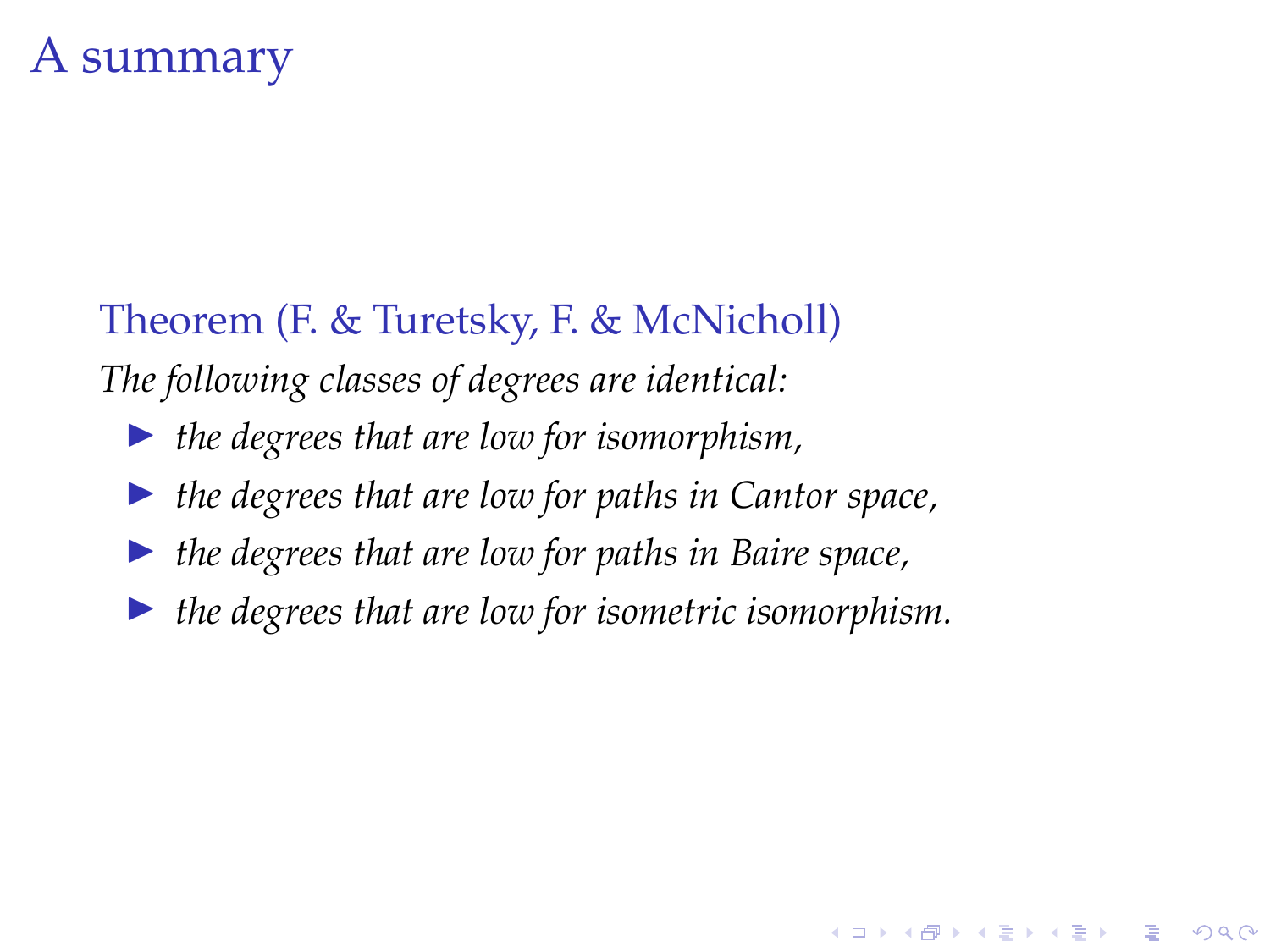# Highness in computable structure theory

### Definition (Calvert, F., & Turetsky)

We call a degree **d** *high for isomorphism* if for any two computable structures M and N with  $M \cong N$ , there is a **d**-computable isomorphism from  $M$  to  $N$ .

**KOLKARYKELKEL & MAG**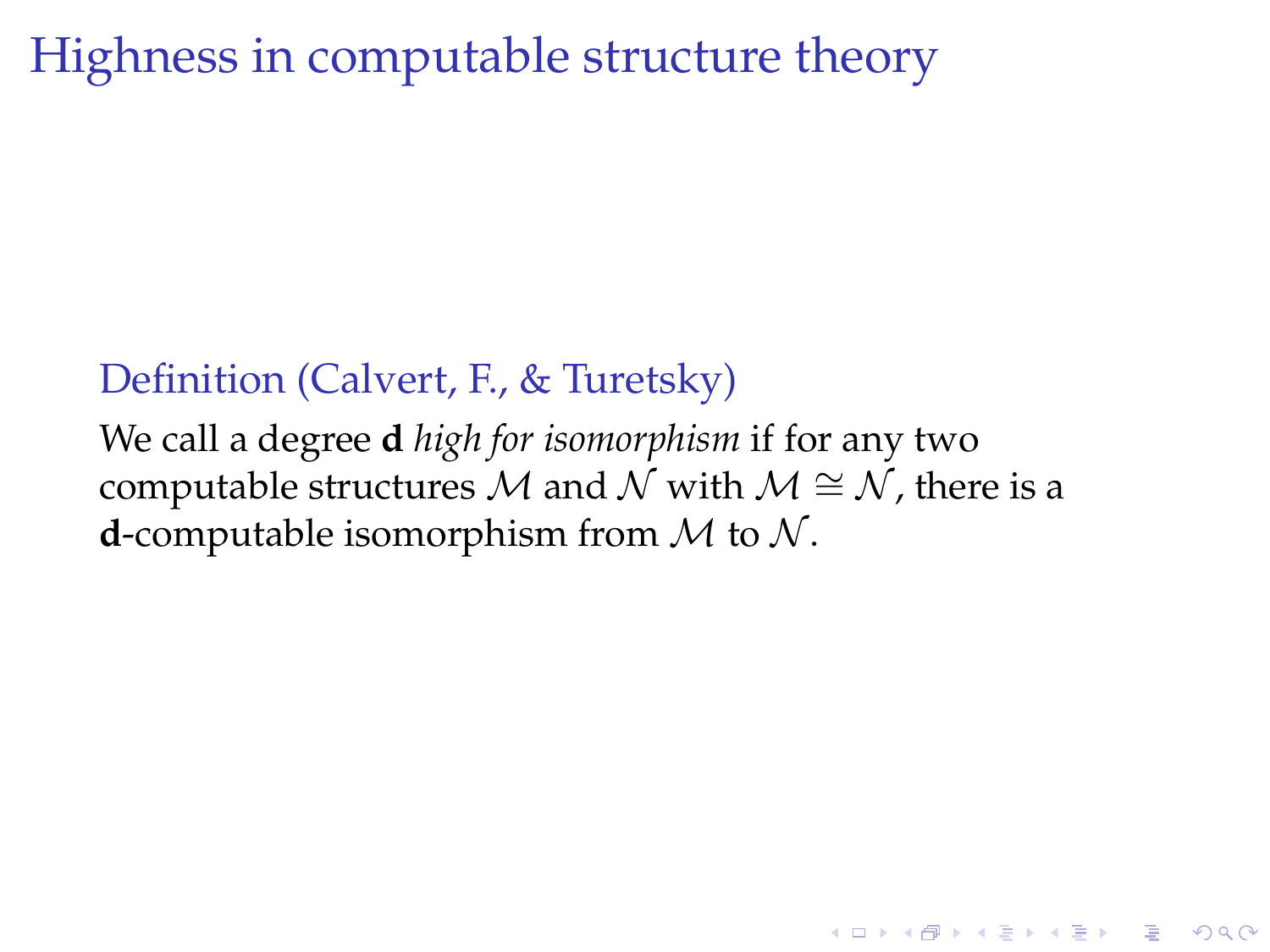

Definition Kleene's  $\mathcal O$  is a complete  $\Pi^1_1$  set.

**Observation** O *is high for isomorphism.*

 $\mathcal O$  can compute a path through the tree of partial isomorphisms between any two structures whenever such a path exists.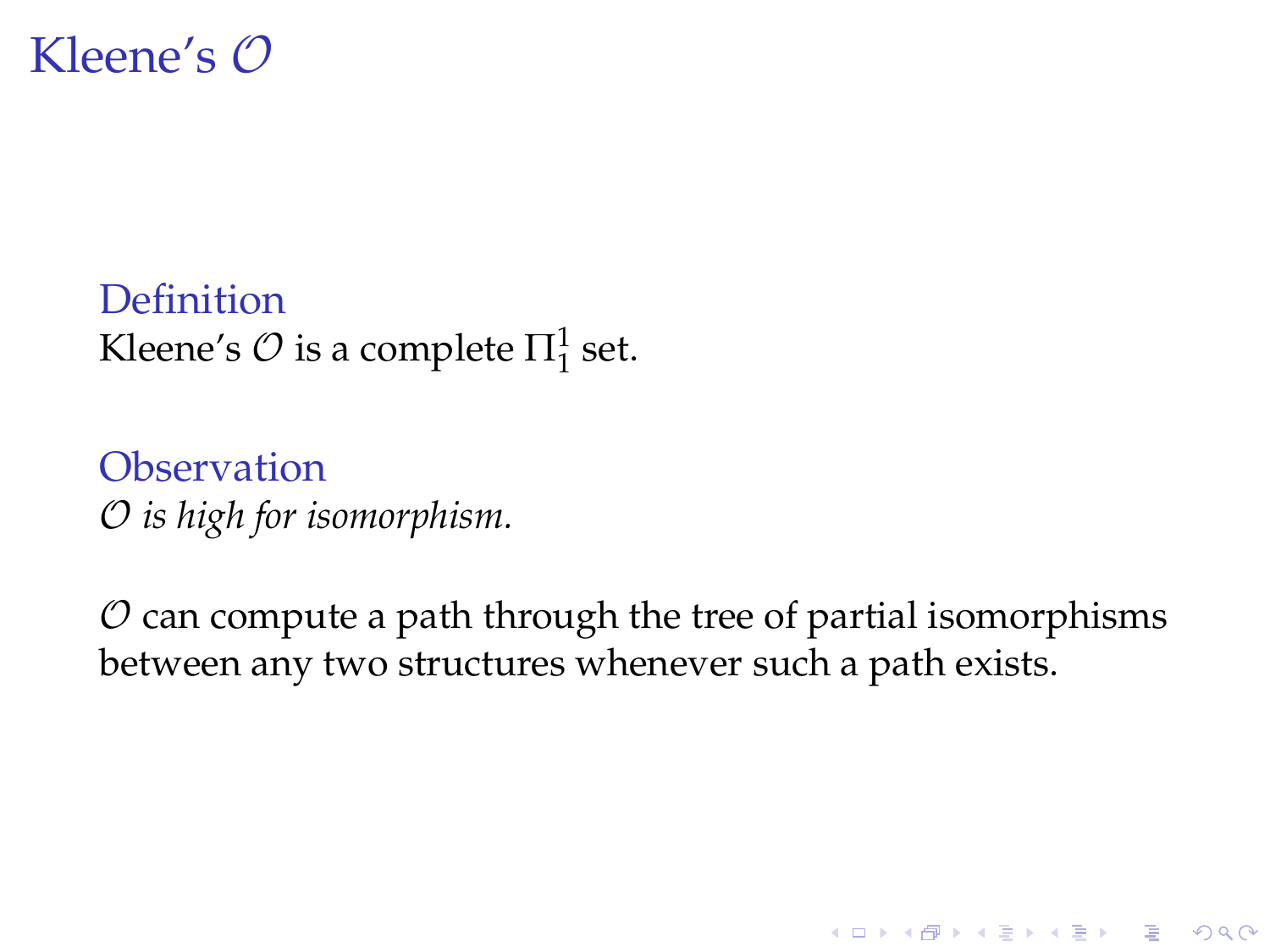#### $\Delta^1_1$  $\frac{1}{1}$  sets

## **Observation** If  $\mathbf d$  is high for isomorphism, then it computes every  $\Delta^1_1$  set.

# If *X* is  $\Delta_1^1$ , then  $\{X\}$  is a  $\Sigma_1^1$  class and **d** must compute *X*.

K ロ ▶ K @ ▶ K 할 > K 할 > 1 할 > 1 이익어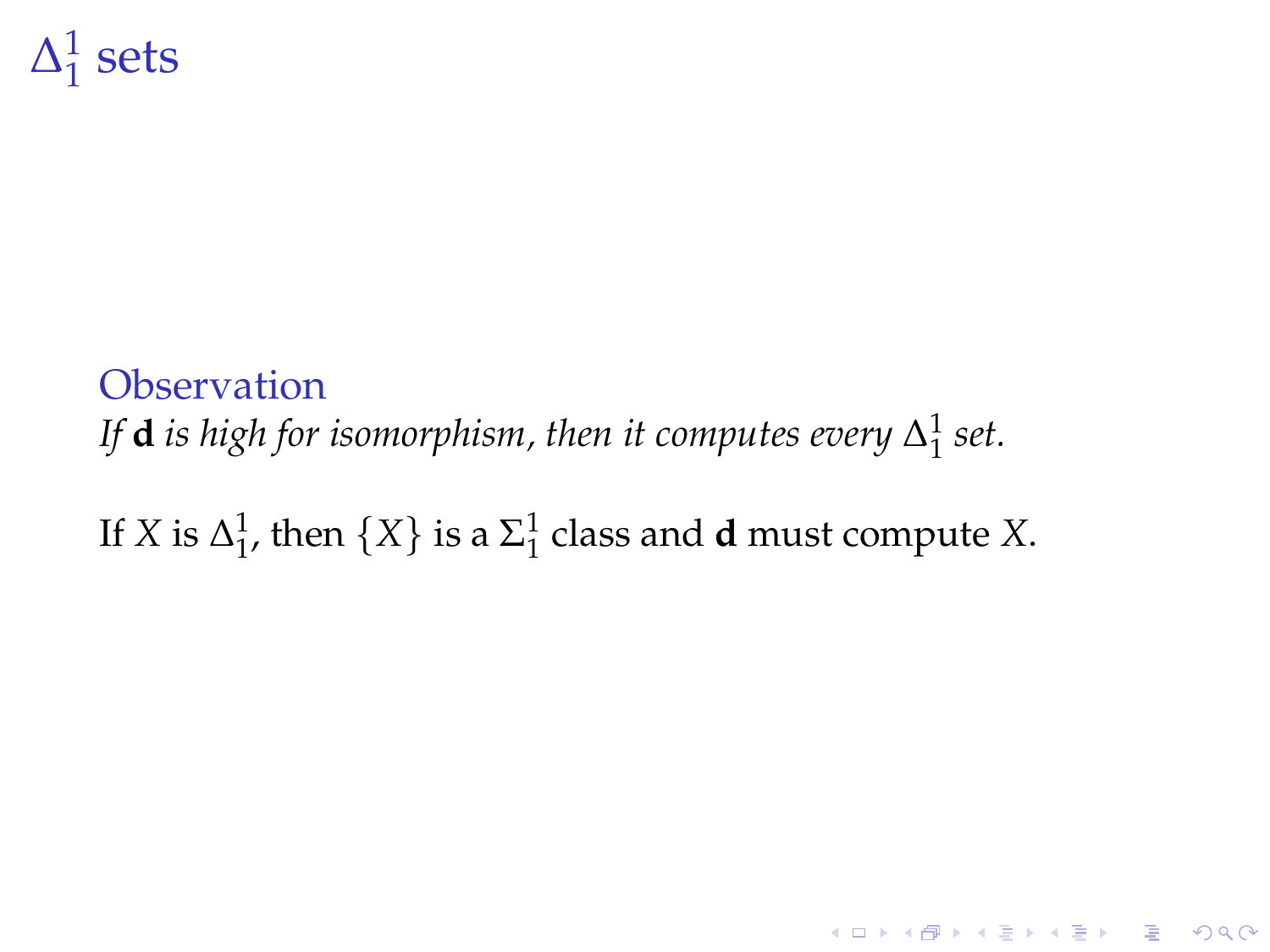# In the Turing degrees

### Proposition

*Kleene's* O *is arithmetical over any degree high for isomorphism. Furthermore, if* **d** *is high for isomorphism, then*  $\mathcal O$  *is*  $\Pi^0_3(\mathbf d)$  *and thus*  $d''' \geq_T O$ .

Proof:  $X = \{(i, j) : \mathcal{M}_i \cong \mathcal{M}_j\}$  is a  $\Sigma_1^1$ -complete set, but if **d** is high for isomorphism with  $D \in \mathbf{d}$ , then

$$
(i,j) \in X \Leftrightarrow \exists e \left[ \{e\}^D : \mathcal{M}_i \cong \mathcal{M}_j \right]
$$

and the matrix of the right-hand side is  $\Pi^0_2(D)$ . Then  $\Sigma^1_1$  sets are  $\Sigma^0_3(\mathbf{d})$ , making  $\mathcal{O} \Pi^0_3(\mathbf{d})$ .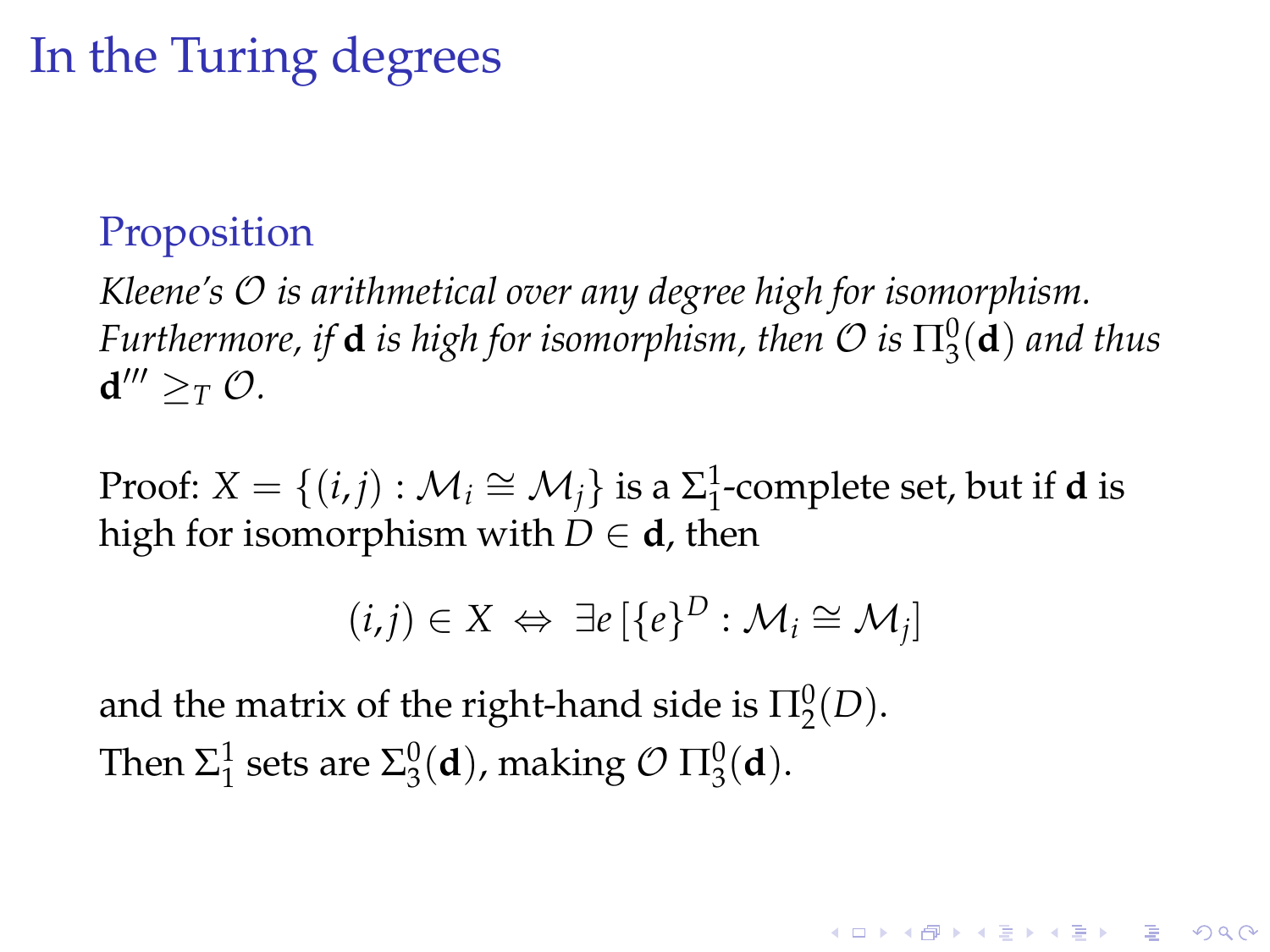#### Proposition

*There is a degree* **d** *which is high for isomorphism with*  $d''' = O$ *.* 

Proof: Inspired by Jockusch and Simpson's construction of a minimal upper bound for  $\Delta_1^1$  with a triple jump computable from  $\mathcal{O}$ , although we use hyperlow trees rather than their  $\Delta_1^1$ trees.

**A O A G A 4 O A C A G A 4 O A 4 O A C A**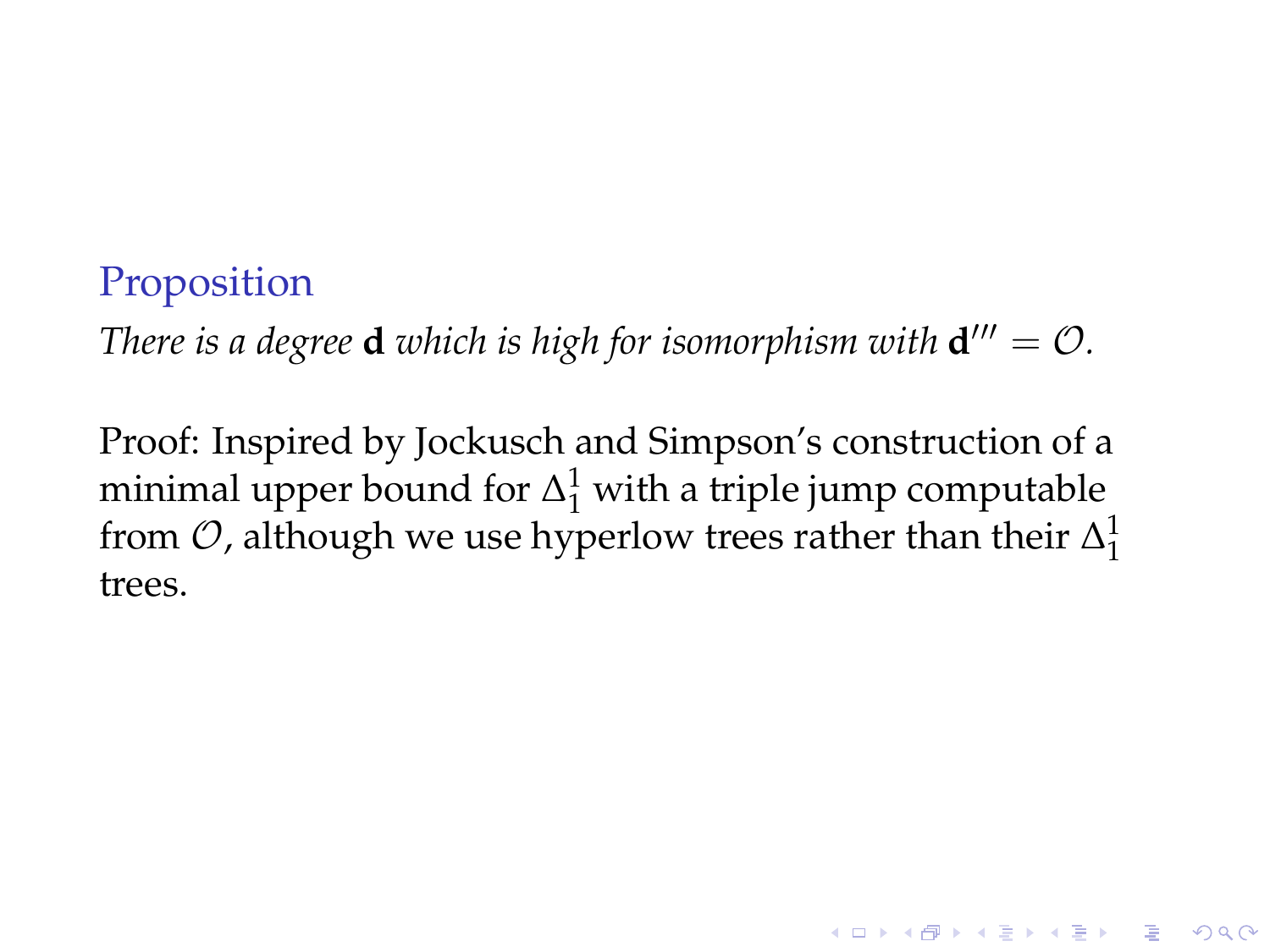# Uniform highness

### Definition

We say **d** is *uniformly high for isomorphism* if there is a  $D \in \mathbf{d}$  and a total computable *f* such that for any isomorphic computable structures  $\mathcal{M}_i$  and  $\mathcal{M}_j$ , the function  $\{f(i,j)\}^D$  is an isomorphism from  $\mathcal{M}_i$  to  $\mathcal{M}_j$ .

### Proposition

If  $\mathbf{d}$  *is uniformly high for isomorphism, then*  $\mathcal{O}$  *is*  $\Sigma^0_2(\mathbf{d})$  *and thus*  $d'' \geq_T O$ .

$$
(i,j) \in X \Leftrightarrow \{f(i,j)\}^D : \mathcal{M}_i \cong \mathcal{M}_j
$$

**A O A G A 4 O A C A G A 4 O A 4 O A C A**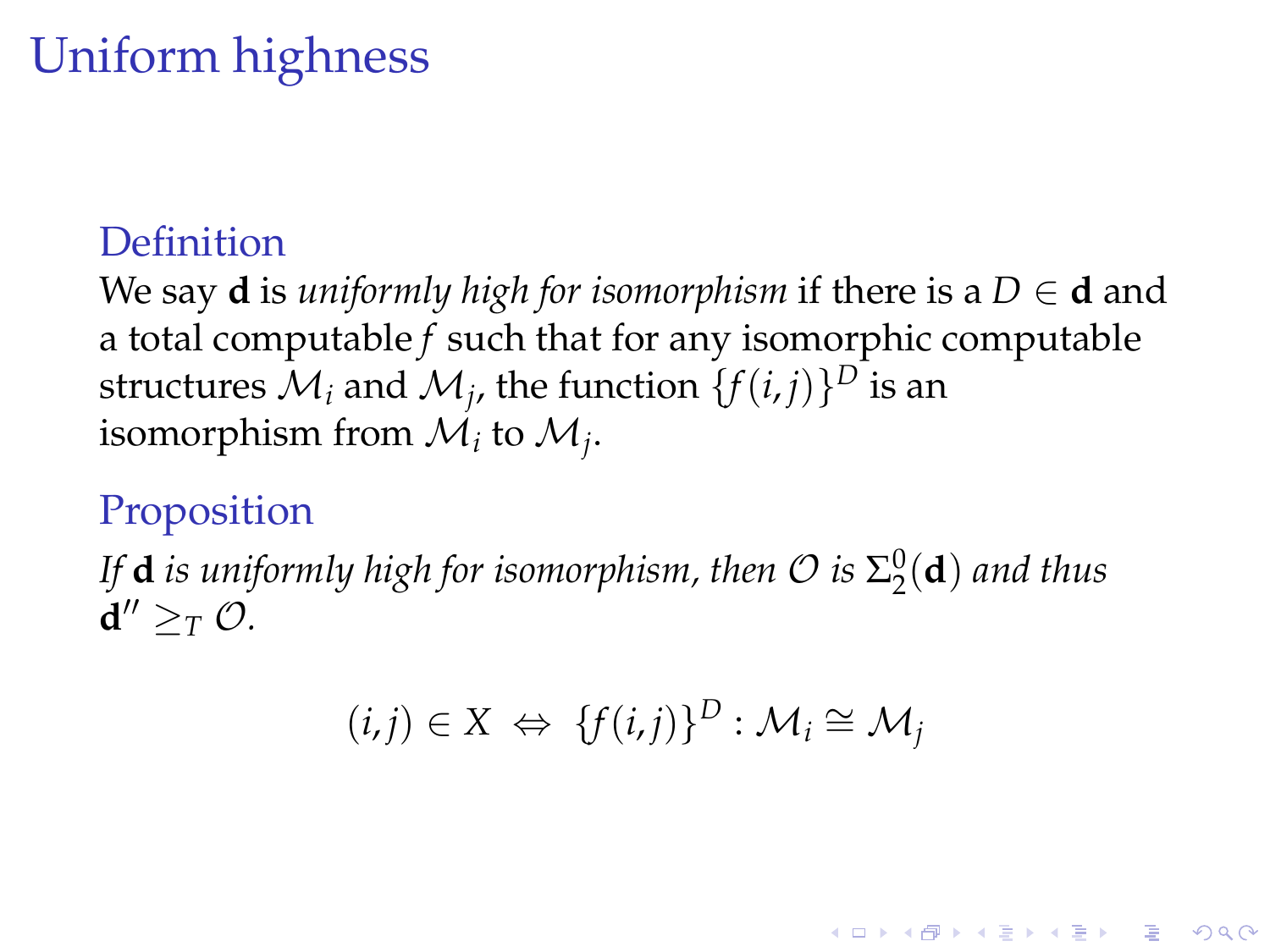## Structural facts

### Proposition

*There exist degrees* **d**<sup>1</sup> *and* **d**2*, each high for isomorphism, with*  $\mathbf{d}_i \leq_T \mathcal{O}$  *such that*  $\mathbf{d}_1 \oplus \mathbf{d}_2 \equiv_T \mathcal{O}$ *.* 

K ロ ▶ K @ ▶ K 할 > K 할 > 1 할 > 1 이익어

Proof: Straightforward construction.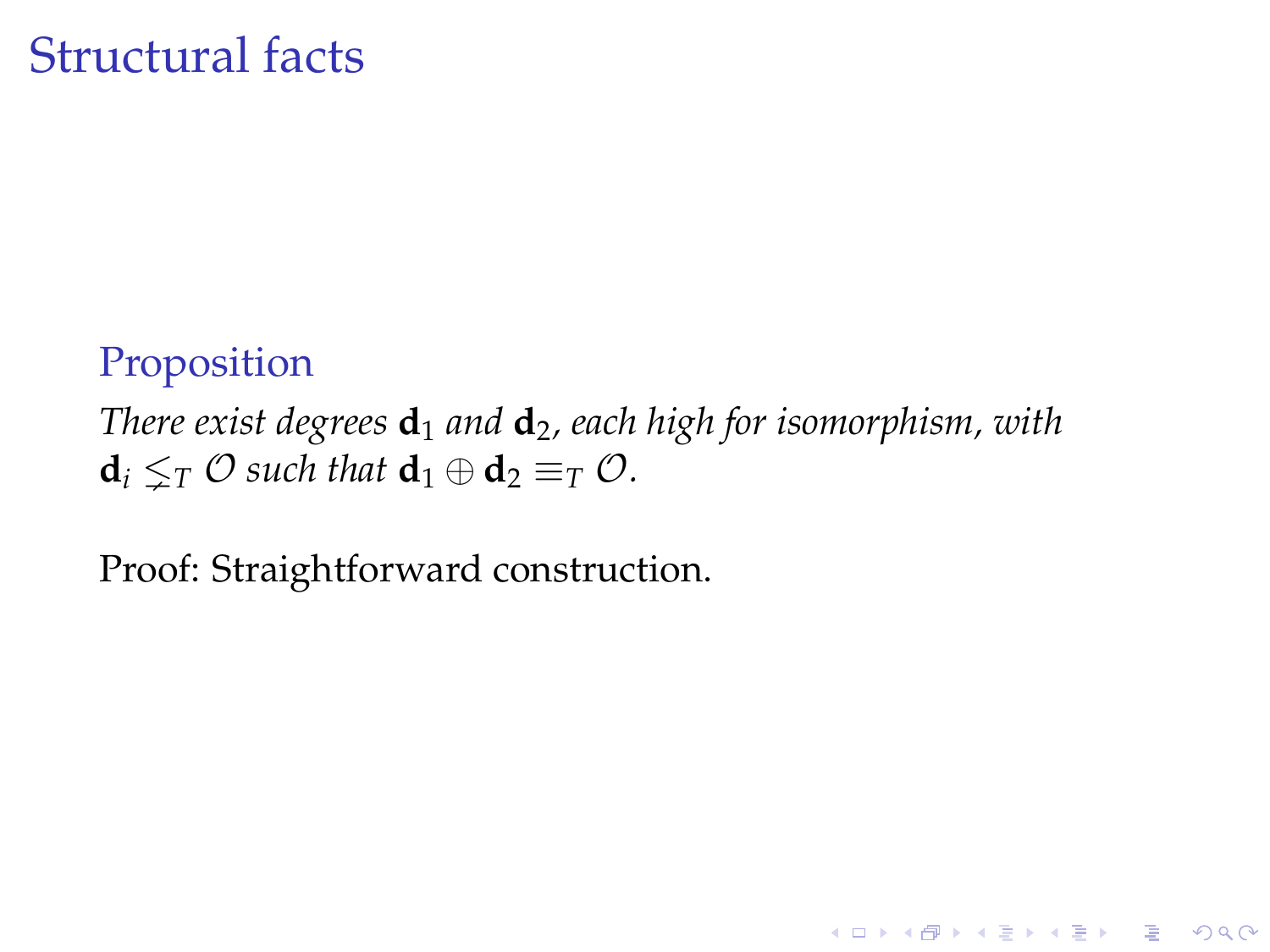# Highness for paths

### Definition

A degree **d** is *high for paths* if for every nonempty  $\Pi_1^0$  class of functions  $P$ , **d** computes an element of  $P$ .

### **Observation**

 $\Sigma^1_1$  classes are uniformly projections of  $\Pi^0_1$  classes, so we can replace  $\Pi^0_1$  with  $\Sigma^1_1$  above: If **d** is high for paths, then it computes an element *of every nonempty* Σ 1 1 *class.*

## Proposition

*A degree is high for isomorphism if and only if it is high for paths.*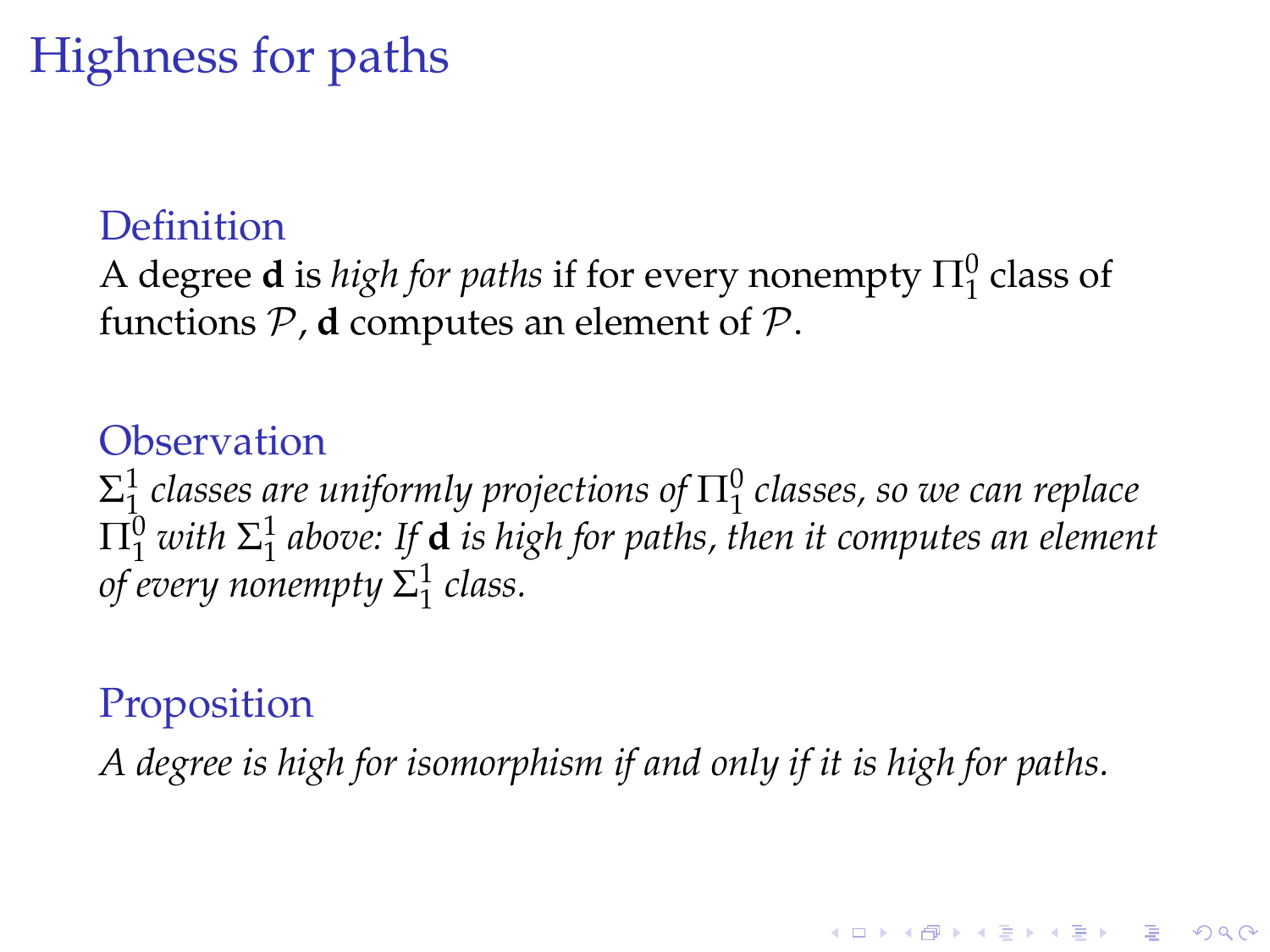# Harrison orders

## Definition

A degree **d** is *high for isomorphism for Harrison orders* if **d** computes an isomorphism between any two computable linear orders of order type  $\omega_1^{ck}(1 + \mathbb{Q})$ .

### Theorem

*The degrees which are high for isomorphism for Harrison orders are precisely the degrees which are high for isomorphism.*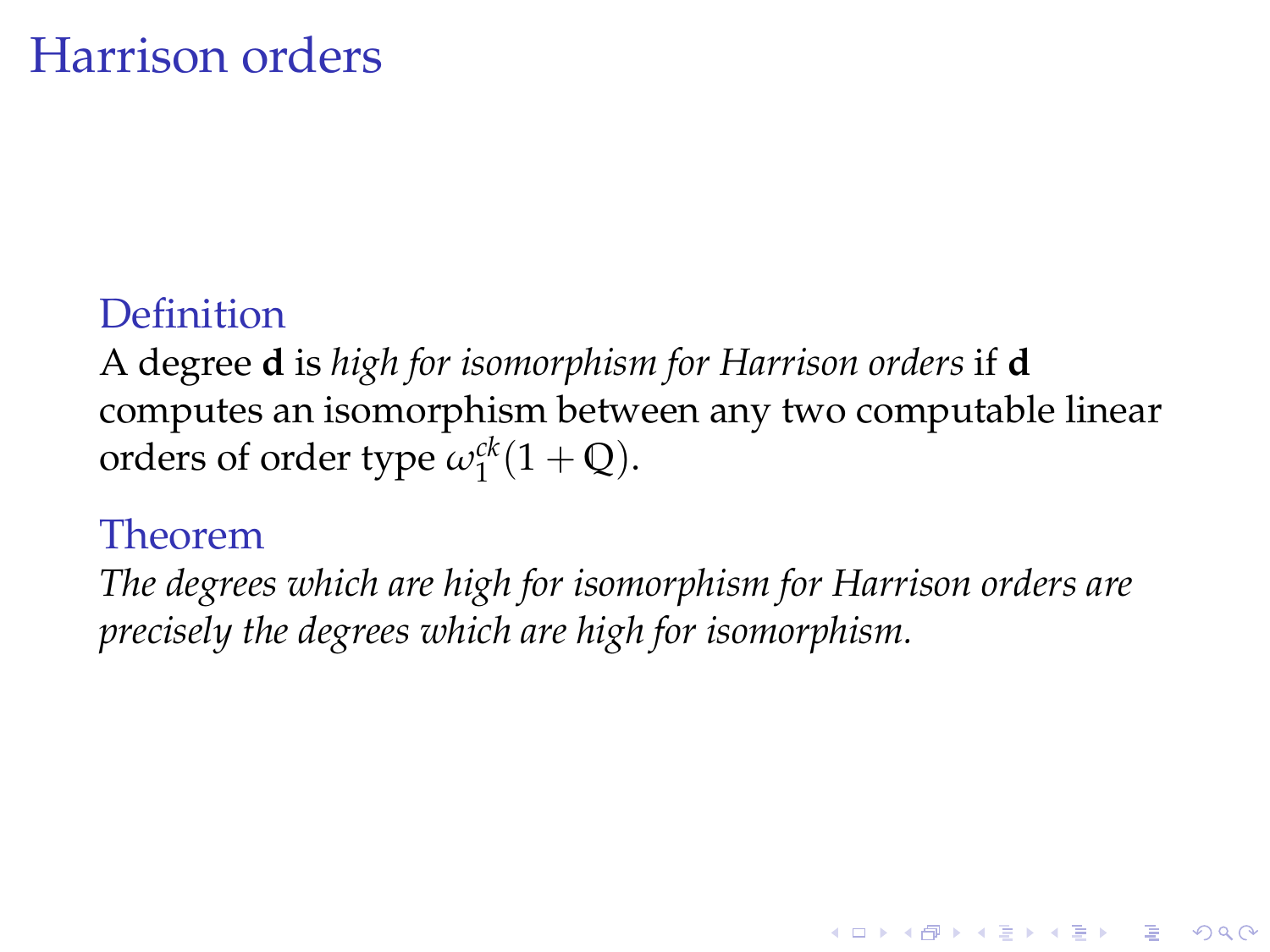# A summary

#### Theorem

*The following classes of degrees are identical:*

- ▶ *the degrees that are high for isomorphism*,
- I *the degrees that are high for paths,*
- I *the degrees that are high for isomorphism for Harrison orders.*

**KORK STRAIN A STRAIN A STRAIN**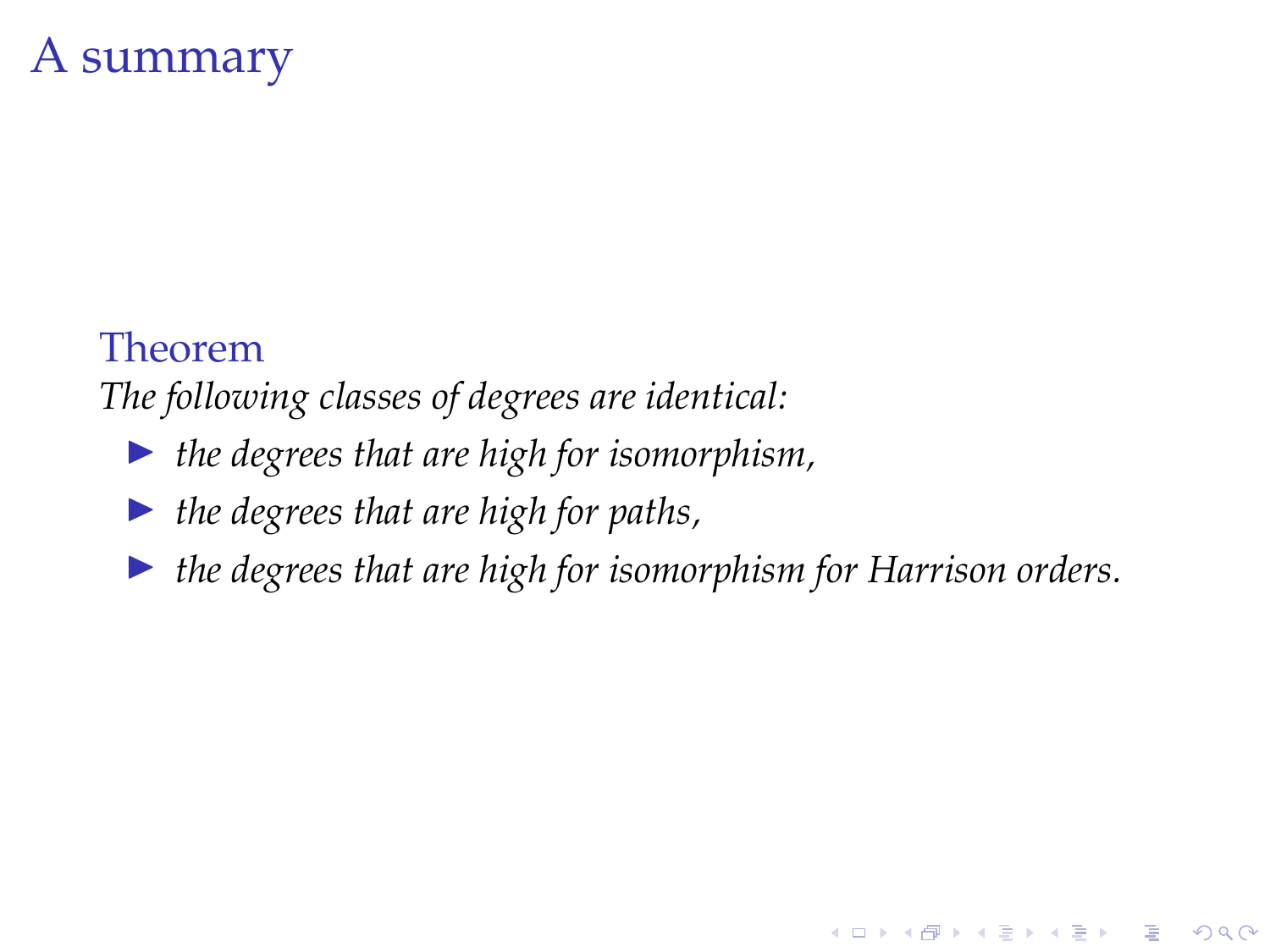# Descending sequences

### Definition

A degree **d** is *high for descending sequences* if any computable ill-founded linear order  $\mathcal L$  has a **d**-computable descending sequence.

### Theorem

*If X is not arithmetical, there is a degree that is high for descending sequences and does not compute X.*

## **Corollary**

*There is a degree which is high for descending sequences but not high for isomorphism.*